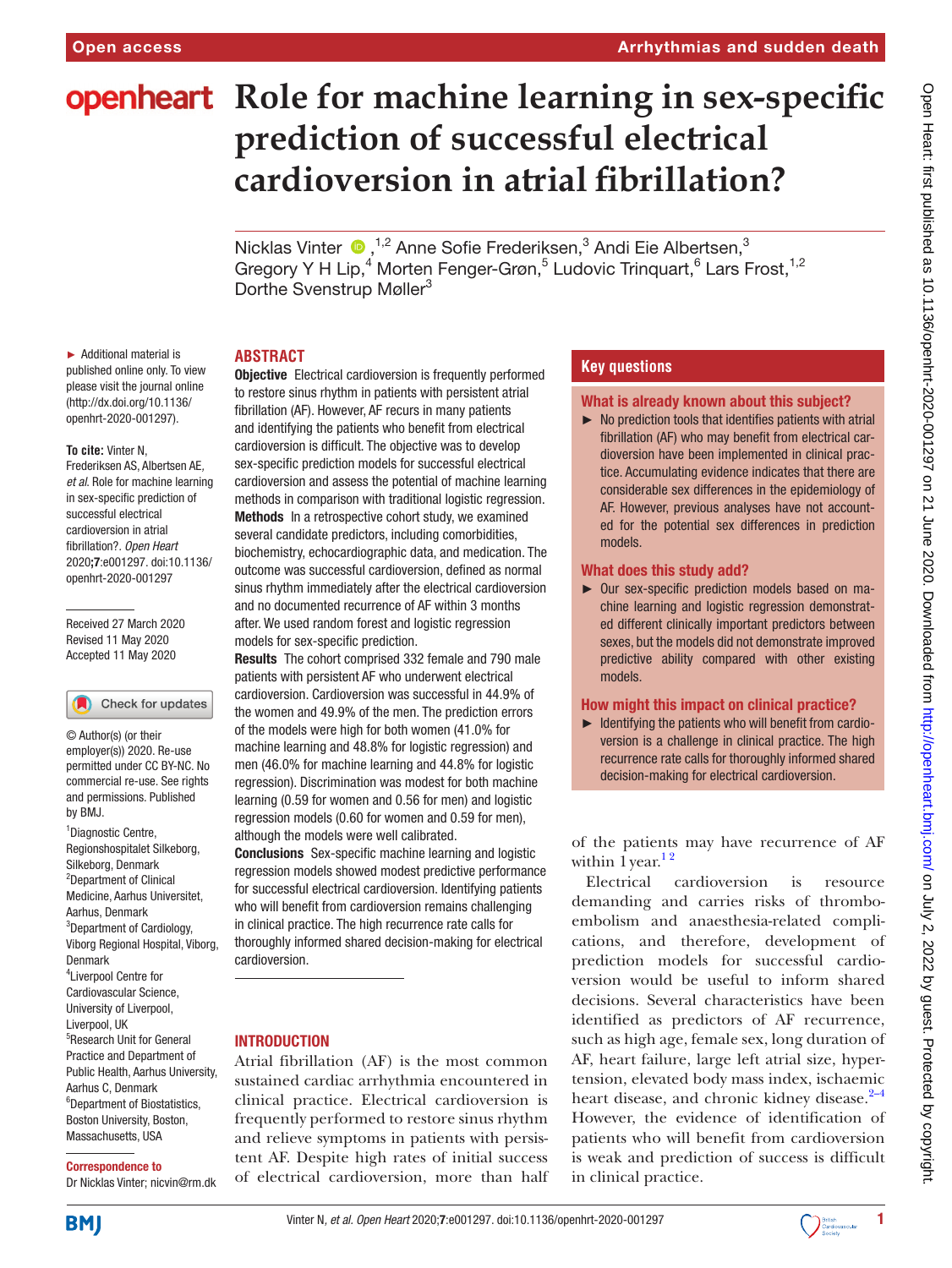Accumulating evidence indicates that there are considerable sex differences in the epidemiology of AF, presentation of AF, prognosis and in the response to antiarrhythmic therapy and radiofrequency ablation  $(RFA)$ .<sup>5–8</sup> As the existing literature has examined 'general' predictors of successful cardioversion in cohorts including both sexes, the analyses have not accounted for the potential sex differences in prediction models. Development of separate models in women and men may be warranted to improve predictive accuracy. However, traditional regression approaches do not accommodate complex interaction between patient characteristics, but machine learning methods may be a promising new approach that gains acceptance in cardiovascular medicine.<sup>9-11</sup>

Among patients with persistent AF, we aimed to develop sex-specific prediction models for successful electrical cardioversion and assess the potential of machine learning methods in comparison with traditional logistic regression.

#### **METHODS**

#### Study population

We conducted a retrospective cohort study of consecutive patients diagnosed with persistent AF whose ongoing AF lasted for more than 48hours or was of unknown duration. The patients were included with their first electrical cardioversion at Regional Hospital Central Jutland (Viborg Regional Hospital and Silkeborg Regional Hospital) in Denmark from August 2011 through March 2016. No exclusion criteria were applied. The criteria of 48hours/unknown duration were applied because this cohort was originally established to examine use of oral anticoagulation and waiting time to electrical cardioversion.<sup>1</sup> From electronic medical records, we systematically collected clinical and laboratory data and information on medical history. The study population comprised both patients with a history of cardioversion and patients who underwent their first cardioversion ever. The patients were followed in a structured multidisciplinary AF clinic and were treated with anticoagulation in accordance with the European clinical guidelines.<sup>12</sup> Synchronised direct current electrical cardioversions were performed with paddles in anterior–posterior or anterior–lateral position. Energy levels ranged from 100 to 360 J using a biphasic defibrillator.

#### Candidate predictors

We used existing literature to select candidate predictors of successful cardioversion ([table](#page-1-0) 1). $2-4$  We assessed all information on potential predictors before the cardioversion procedure. Heart rate was measured on the date of cardioversion. The definition of excessive use of alcohol was more than eight drinks per week. Hypertension was defined as a history of hypertension or ongoing antihypertensive medication, diabetes mellitus as haemoglobin A1c level ≥48mmol/mol or ongoing antidiabetic medication, and chronic obstructive pulmonary disease (COPD) as a

<span id="page-1-0"></span>

| <b>Baseline characteristics</b><br>Table 1                    |                     |                      |  |  |
|---------------------------------------------------------------|---------------------|----------------------|--|--|
|                                                               | Women n=332         | Men n=790            |  |  |
| Age, years                                                    | 71.0 (65.0-77.8)    | 67.0 (60.0-73.0)     |  |  |
| Body mass index, kg/m <sup>2</sup>                            | 27.0 (24.1-31.8)    | 27.8 (25.2-31.5)     |  |  |
| Heart rate, min <sup>-1</sup>                                 | 93.0 (79.8-114.0)   | $91.0(74.0 - 115.0)$ |  |  |
| Alcohol overuse, n (%)                                        | 23 (6.9)            | 110 (13.9)           |  |  |
| Prior cardioversion and/or RFA,<br>n (%)                      | 99 (29.8)           | 292 (36.9)           |  |  |
| Comorbidity, n (%)                                            |                     |                      |  |  |
| <b>Hypertension</b>                                           | 195 (58.7)          | 481 (60.9)           |  |  |
| <b>Diabetes</b>                                               | 28 (8.4)            | 114 (14.4)           |  |  |
| <b>COPD</b>                                                   | 58 (17.9)           | 78 (10.1)            |  |  |
| Clinical scores, n (%)                                        |                     |                      |  |  |
| CHA <sub>2</sub> DS <sub>2</sub> -VASc                        |                     |                      |  |  |
| 0                                                             | 23 (6.9)            | 83 (10.5)            |  |  |
| $\mathbf{1}$                                                  | 10(3.0)             | 200(25.3)            |  |  |
| $\geq$ 2                                                      | 299 (90.1)          | 507 (64.2)           |  |  |
| <b>HAS-BLED</b>                                               |                     |                      |  |  |
| 0                                                             | 63 (19.0)           | 299 (29.0)           |  |  |
| $\mathbf{1}$                                                  | 192 (57.8)          | 360 (45.6)           |  |  |
| ≥2                                                            | 77 (23.2)           | 201 (25.4)           |  |  |
| <b>Blood tests</b>                                            |                     |                      |  |  |
| Thyroid-stimulating<br>hormone, IU/L                          | $1.5(0.9 - 2.4)$    | $1.6(1.1 - 2.4)$     |  |  |
| Haemoglobin, g/L                                              | 136.9 (127.2-148.1) | 148.1 (136.9-156.2)  |  |  |
| eGFR, mL/min/1.73 m <sup>2</sup>                              | 66.0 (54.0-81.0)    | 72.0 (61.0-84.0)     |  |  |
| Echocardiographic data                                        |                     |                      |  |  |
| Left ventricular ejection fraction, n (%)                     |                     |                      |  |  |
| ≥40%                                                          | 280 (84.6)          | 592 (75.0)           |  |  |
| $<$ 40%                                                       | 51 (15.4)           | 197 (25.0)           |  |  |
| Left atrial diameter, cm                                      | $4.2(3.8-4.5)$      | $4.3(4.0 - 4.7)$     |  |  |
| Medication, n (%)                                             |                     |                      |  |  |
| Antiarrhythmic drugs                                          |                     |                      |  |  |
| Class Ic                                                      | 11(3.4)             | 27(3.5)              |  |  |
| <b>Class III</b>                                              | 61(18.8)            | 142 (18.3)           |  |  |
| Beta-blocker                                                  | 262 (80.6)          | 573 (73.9)           |  |  |
| Non-dihydropyridine<br>channel blocker                        | 16(4.9)             | 50(6.5)              |  |  |
| Digoxin                                                       | 90 (27.8)           | 124 (16.0)           |  |  |
| <b>ACEI or ARB</b>                                            | 148 (45.5)          | 392 (50.6)           |  |  |
| Data are median (25%-75% percentiles) or counts (percentages) |                     |                      |  |  |

I

ı

Data are median (25%–75% percentiles) or counts (per Missing data: body mass index 0.5%; heart rate 1.0%; chronic obstructive pulmonary disease (COPD) 2.0%; thyroid-stimulating hormone 5.9%; haemoglobin 1.0%; estimated glomerular filtration rate (eGFR) 0.9%; left ventricular ejection fraction 0.2%; left atrial diameter 2.7%; antiarrhythmic drugs 2.0%; beta-blocker 2.0%; nondihydropyridine channel blockers, 2.0%; digoxin 2.0%; ACE inhibitor (ACEI) 2.0%; angiotensin II receptor blocker (ARB) 2.7%. CHA2DS2-VASc: Congestive heart failure, hypertension, age≥75 years, diabetes mellitus, prior stroke, tia or thromboembolism, vascular disease, age 65-74 years, and female sex. HAS-BLED: Hypertension, abnormal renal or liver function, prior history of stroke, prior major bleeding, labile INR, age>65 years, and drugs or alcohol.

RFA, radiofrequency ablation.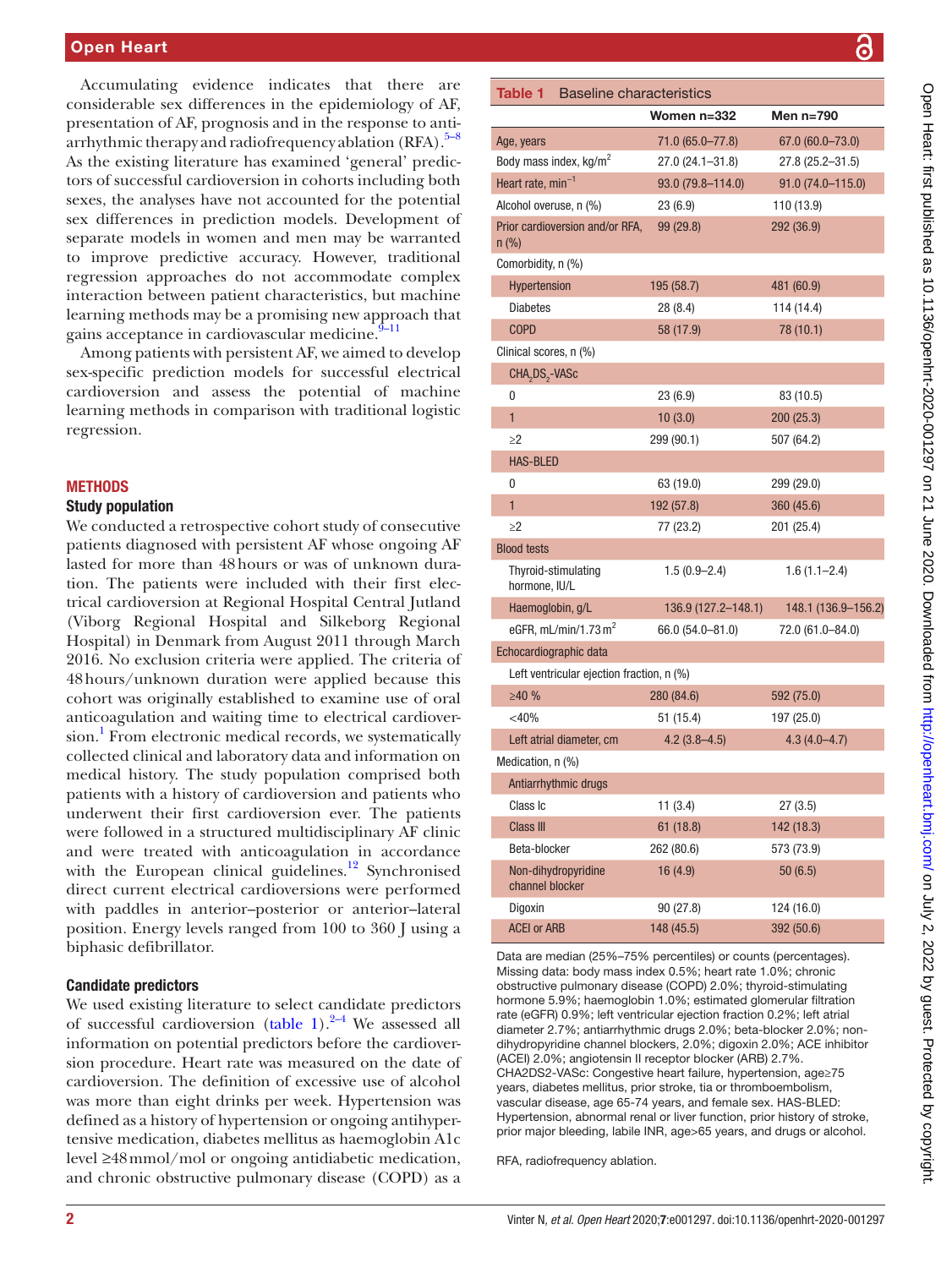

<span id="page-2-0"></span>

pulmonary function test with irreversible airflow limitation, expressed as a FEV1/FVC ratio <0.7 after bronchodilatation, or ongoing inhalation treatment consistent with COPD. Echocardiographic data included left ventricular ejection fraction and left atrial diameter measured from the parasternal long axis. Echocardiograms were considered valid if the examination was performed within a period of 3 months before the cardioversion.

# **Outcome**

The outcome was successful electrical cardioversion, defined as sinus rhythm immediately after the cardioversion and no documented recurrence of AF within 3 months. Following cardioversion, all patients were examined with telemetry for at least 2hours. Afterwards, the patients could report recurrence of symptoms to the hospital that led to examination for AF. Over the 3-month follow-up, AF could be detected using ECG or Holter monitoring by clinical indication. At 3 months, all patients went to a control examination, which included examination with ECG.

# Statistical methods

We performed all analyses in women and men separately.

We considered the following continuous predictors: age, body mass index, heart rate, thyroid-stimulating hormone (TSH) level, haemoglobin, estimated glomerular filtration rate (eGFR), and left atrial diameter. We also considered the following categorical predictors: alcohol use, history of prior cardioversion and/or RFA, hypertension, diabetes, COPD, low left ventricular ejection fraction  $\left( \langle 40\% \rangle \right)$ , use of antiarrhythmic drugs, use of beta-blockers, use of non-dihydropyridine calcium channel blockers, use of digoxin, use of ACE inhibitor (ACEI), or angiotensin II receptor blocker (ARB).

First, we used a random forest algorithm.<sup>13</sup> A random forest is composed of multiple individual decision trees that operate as an ensemble [\(online supplementary](https://dx.doi.org/10.1136/openhrt-2020-001297)  [material\)](https://dx.doi.org/10.1136/openhrt-2020-001297). To derive the random forest, we split the data randomly into a 50% partition used for training and 50% used for validation. We tuned the number of iterations (ie, number of subtrees) and number of variables to examine randomly at each split. We used 500 iterations to obtain stable out-of-bag and validations errors. We then used the lowest validation error to determine the number of variables in each model. The random forest does not rely on selecting variables, but predictors have different relative importance in the prediction. Importance of a variable was assessed by minimal depth from the tree trunk. We displayed plots of importance score for each predictor.

Second, we applied logistic regression with backward elimination to estimate ORs with 95% CIs. To account for a relevant increase in a continuous covariate, we reported OR per population SD difference. We selected variables based on the Akaike information criterion, which is equivalent to selecting based on a p value $< 0.1570$ .<sup>14</sup>We forced both age and atrial diameter into the models, as they are clinically important predictors.<sup>[4](#page-5-3)</sup>

For both the random forest and logistic regression, we estimated the C statistic to assess model discrimination. We assessed calibration as the agreement between predicted and observed probabilities of successful cardioversion in deciles of predicted probabilities using the Hosmer-Lemeshow test.

We performed analyses on complete cases. Among women, 300 of 332 (90.4%) patients were complete cases, and among men, 717 of 790 (90.8%) patients were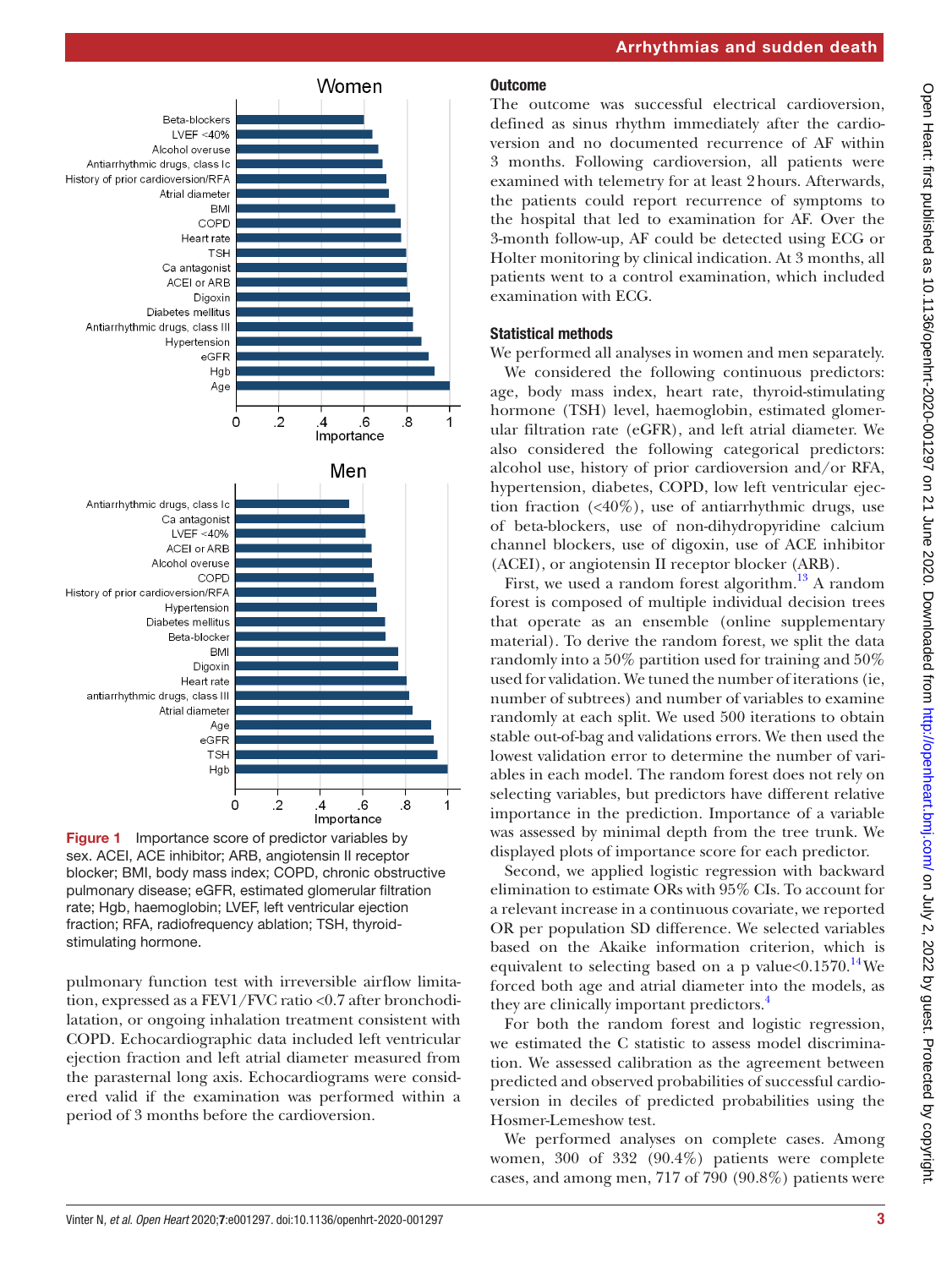complete cases. All analyses were performed in Stata V.15.1.

#### Patient and public involvement

This study was performed without patient involvement. Patients were not invited to comment on the study design and were not consulted to develop patient relevant outcomes or interpret the results. Patients were not invited to contribute to the writing or editing of the manuscript for readability or accuracy.

#### **RESULTS**

#### Baseline characteristics and cardioversion success

During the study period, 332 women and 790 men with persistent AF underwent electrical cardioversion. The median age was 71 years among the women and 67 years among the men. Fewer women (29.8%) than men (36.9%) had a history of prior cardioversion and/or RFA (p=0.02). Baseline characteristics are summarised in [table](#page-1-0) 1.

Immediate restoration of sinus rhythm failed in 41 (12.4%) women and in 56 (7.1%) men (p=0.004). Electrical cardioversion was successful in 149 women (44.9%) and 394 men (49.9%) (p=0.13). Among the 233 female and 498 male patients without prior cardioversion or RFA, electrical cardioversion was successful in 106 women (45.5%) and 245 men (49.2%; p=0.35). No patients died or were lost to follow up.

# Prediction of successful cardioversion using machine learning

In the final models, the out-of-back and prediction errors were 53.6% and 41.0% for the women and 50.4% and 44.8% for the men, respectively. [Figure](#page-2-0) 1 shows the relative importance of each variable for the prediction of successful cardioversion in men and in women. Among women, the five most important predictors were age, haemoglobin, eGFR, hypertension, and antiarrhythmic class III drugs. C statistic of the random forest model for women was 0.59 (95% CI 0.51 to 0.68) and the model was well calibrated (Hosmer-Lemeshow p=0.94; [figure](#page-3-0) 2A). The five most important predictors among men were haemoglobin, TSH, eGFR, age, and left atrial diameter. C statistic of the random forest model for men was 0.56 (95% CI 0.51 to 0.62) and the model was well calibrated (Hosmer-Lemeshow p=0.36; [figure](#page-3-0) 2A).

# Prediction of successful cardioversion using logistic regression

Among women, TSH, diabetes mellitus, and use of betablockers were retained as predictors in the multivariable model. We forced age and atrial diameter into the model. [Table](#page-4-0) 2 shows the ORs for the selected model. The model had moderate discrimination with a C statistic of 0.60 (95% CI 0.54 to 0.67) and was well calibrated (Hosmer-Lemeshow p=0.42; [figure](#page-3-0) 2B). Among men, backward elimination led to retainment of ventricular ejection fraction below 40% and use of ACEI or ARB as predictors. Additionally, we forced age and atrial diameter into the



<span id="page-3-0"></span>Figure 2 Calibration plots. Agreement between predicted and observed probabilities of successful cardioversion in deciles of predicted odds.

model. The final multivariable prediction model is given in [table](#page-4-0) 2. Like the model among women, the discrimination was moderate, with a C statistic of 0.59 (95% CI 0.55 to 0.63) and the model was well-calibrated well (Hosmer-Lemeshow  $p=0.41$ ; [figure](#page-3-0)  $2B$ ).

# Comparison of machine learning and logistic regression predictions

The five most important variables according to the random forest model were different from the variables selected by the logistic regression model ([figure](#page-2-0) 1 and [table](#page-4-0) 2). [Figure](#page-4-1) 3 shows the distribution of the predicted probabilities of successful electrical cardioversion for the random forest algorithm and logistic regression in men and women. Among the women, the prediction error of the multivariable logistic prediction model was 48.2% compared with  $41.0\%$  in the random forest algorithm, which corresponded to a difference of 7.2percentage points in error rate. Among the men, the prediction error of the multivariable logistic prediction model was 46.6% compared with 44.8% in the random forest algorithm. This corresponded to a difference of 1.8percentage points in error rate.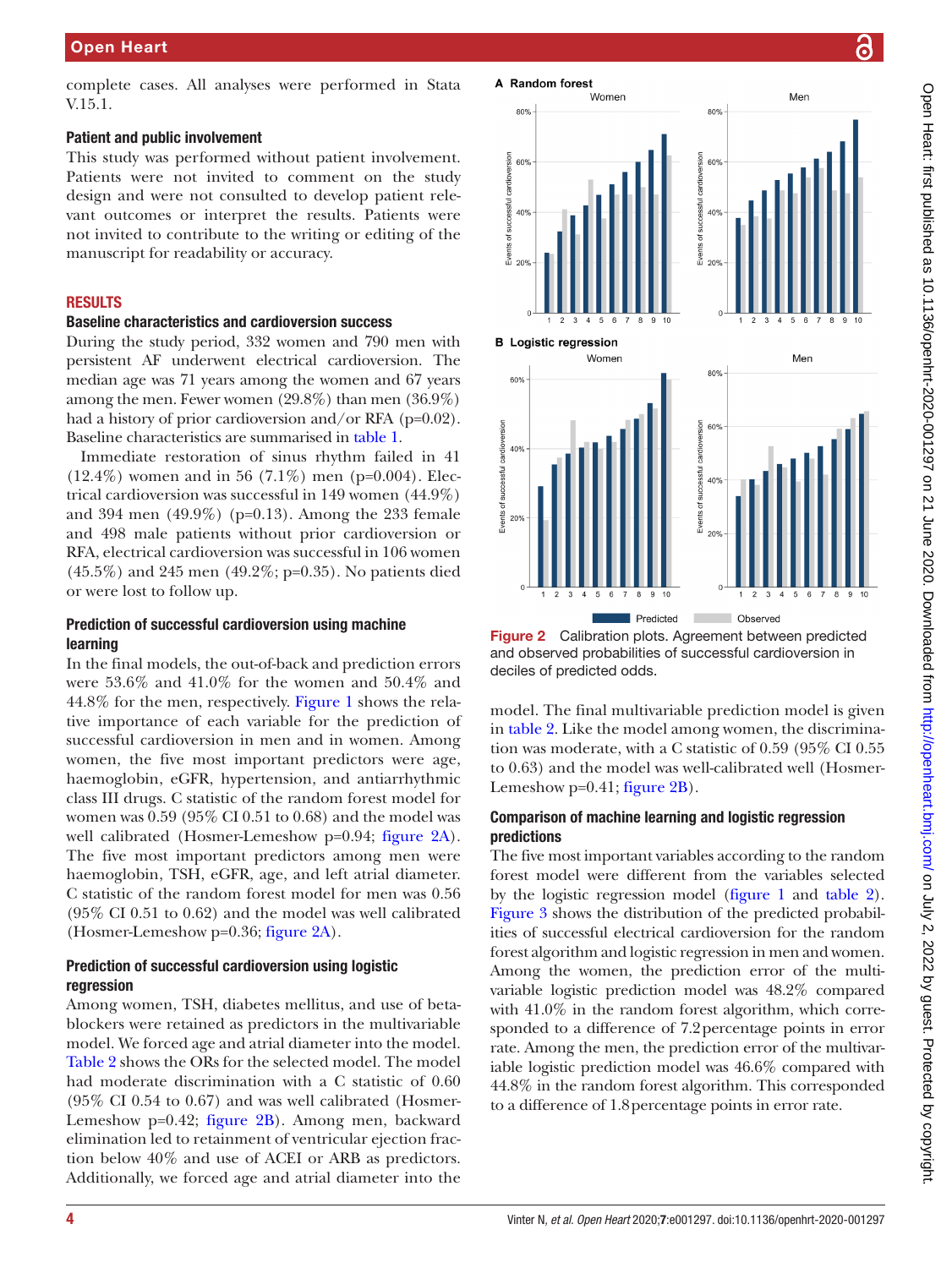<span id="page-4-0"></span>

| <b>Table 2</b> Multivariable logistic regression models for |  |
|-------------------------------------------------------------|--|
| successful cardioversion after electrical cardioversion     |  |
|                                                             |  |

|                                   | OR (95% CI)*                  |
|-----------------------------------|-------------------------------|
| Women                             |                               |
| Age                               | 1.06 (0.83 to 1.35)           |
| Atrial diameter                   | $0.85(0.67 \text{ to } 1.08)$ |
| Thyroid-stimulating hormone, IU/L | 1.23 (0.96 to 1.58)           |
| Beta-blockers                     | $0.64$ (0.36 to 1.15)         |
| Diabetes mellitus                 | $0.49(0.20 \text{ to } 1.22)$ |
| <b>Men</b>                        |                               |
| Age                               | 1.05 (0.90 to 1.22)           |
| Left atrial diameter              | $0.74$ (0.63 to 0.87)         |
| LVEF <40% (vs $\geq$ 40 %)        | 1.46 (1.02 to 2.08)           |
| <b>ACEI or ARB</b>                | $0.72$ (0.53 to 0.97)         |
|                                   |                               |

Among women, 300 of 332 (90.4%) patients were complete cases, and among men, 717 of 790 (90.8%) patients were complete cases.

\*ORs associated with 1 SD increase were reported. SD for women: age 9.91; atrial diameter 0.56; thyroid-stimulating hormone 1.93. SD for men: age 10.12; atrial diameter 0.57.

ACEI, ACE inhibitor; ARB, angiotensin II receptor blocker; LVEF, left ventricular ejection fraction.

#### **DISCUSSION**

In this large real-world cohort study of consecutive patients with persistent AF, we demonstrated that electrical cardioversion was successful for 45% of the female patients and 50% of the male patients during 3 months of follow-up. A higher recurrence rate among women is in accordance with a recent study that demonstrated a higher burden of atrial fibrosis among women with AF, which is associated with structural remodelling and more advanced disease.<sup>15</sup> The fact that most patients in our study were men may indicate a more conservative clinical approach in the management of women with AF. This tendency is consistent with other studies, in which



<span id="page-4-1"></span>logistic regression of predicted probabilities of successful electrical cardioversion, by sex.

women were scheduled for cardioversion less frequently than men.<sup>416</sup>

We applied two approaches for the development of sexspecific prediction models for successful electrical cardioversion based on several candidate predictors available in routine clinical practice. The random forests and logistic regressions showed only moderate discriminative performance with C statistics of 0.59 and 0.60 among women, and 0.56 and 0.59 among men, respectively. Based on the clinical factors we included, the ability to predict which patients will benefit from electrical cardioversion is limited for both approaches. Furthermore, our results suggest that there are no substantial differences in the sex-specific predictive performance between the random forest and logistic regression.

Several studies have examined existing prediction models for successful/unsuccessful cardioversion or developed new prediction models.<sup>17-21</sup> However, we are not aware of any prediction models developed separately in women and men. Accordingly, we cannot compare our findings with the literature directly. Previous studies have supported that atrial diameter is an important predictor.  $24$ Contrarily, our random forest analyses did not rank atrial diameter as one of the most important predictors (14th most important predictor among women and 5th most important among men). As we used left atrial diameter as a proxy for atrial size and the left atrium is not uniformly spherical, the atrial diameter may not fully reflect the volume of the left atrium. Volume measurements of the left atrium might be a stronger predictor of ineffective cardioversion than atrial diameter; however, to our knowledge, the predictive ability for successful cardioversion has not been compared between those two measures so far.

Machine learning methods have gained currency in the last years, and a staggered variety of approaches with different properties have been developed. In comparison with typical regression techniques, probably the most prominent property of the decision tree/random forest approach in the present study is the capability of handling high-order interactions between the investigated predictors (as illustrated in the example in the [online supplementary material\)](https://dx.doi.org/10.1136/openhrt-2020-001297).<sup>22</sup> Further details about statistical differences have been described elsewhere.<sup>[22](#page-6-6)</sup> Nevertheless, the presented data held little evidence that the random forest approach provided any meaningful improvement of the prediction of successful cardioversion. This finding agrees well with a recent systematic review, which examined the performance of machine learning compared with logistic regression for the development of prediction models and found no evidence of a superiority of machine learning.<sup>23</sup>

#### Implications

Our results suggest that sex-specific identification of patients who will undergo successful cardioversion is challenging in routine clinical practice. Our sex-specific models found different clinically important predictors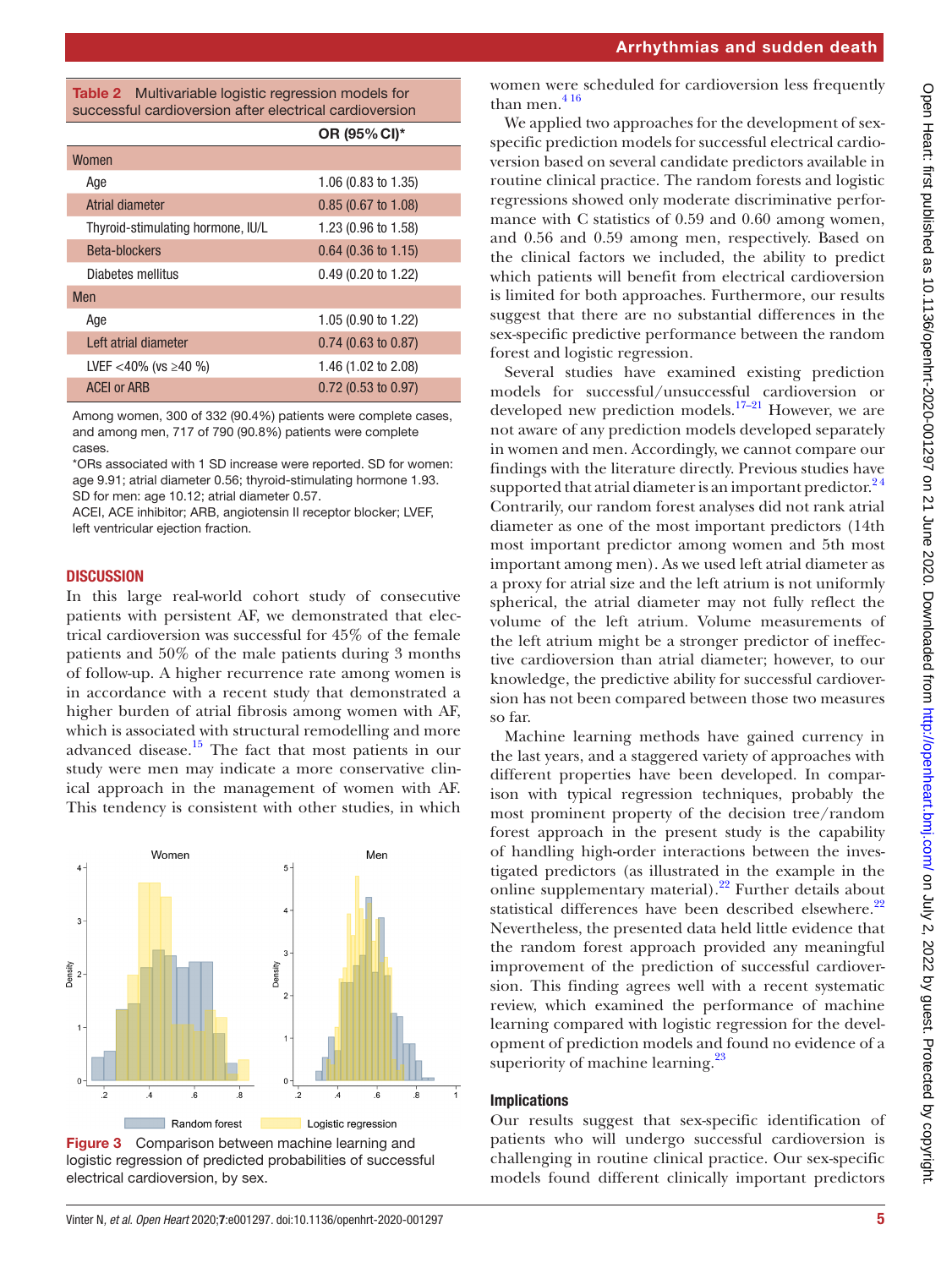between sexes and approaches, but the models did not demonstrate improved predictive ability compared with other existing models. As our models only demonstrated moderate discrimination, further validation in external cohorts is needed.

Additionally, new approaches for developing prediction models should be considered. In a recent paper by Oto *et al*, the authors used a data mining algorithm to identify predictors of recurrence of persistent  $AF<sup>24</sup>$  $AF<sup>24</sup>$  $AF<sup>24</sup>$ To our knowledge, no studies have so far applied data mining algorithms to develop sex-specific prediction models for successful electrical cardioversion. Another future approach may be the use of personalised computational modelling of arrhythmogenesis, which was recently applied among patients with persistent AF to identify ablation targets. $25$  Theoretically, use of personalised computational models of the atria may be used to identify atrial substrate associated with a potential sustained effect of electrical cardioversion.

In contemporary medical practice, the shared decision of an electrical cardioversion needs to include a discussion on the high risk of recurrence of AF and willingness for exposure to antiarrhythmic drugs and ablation. Randomised trials have shown that rhythm control is not superior to rate control in the management of  $AF^{26\ 27}$ . Interestingly, these trials showed that mortality rates were significantly higher in women randomised to rhythm control as compared with men. Additionally, in relation to outcomes other than mortality, women assigned to rhythm control encountered worse outcomes compared with women in the rate control group.<sup>6 28 29</sup> Therefore, since rhythm control is less beneficial in women and associated with more adverse events, patient sex may be important when deciding the optimal treatment strategy in AF.

# Limitations

Our study had important limitations. Selection of patients for electrical cardioversion was based on shared decisions, which may reduce the generalisability of our results. For instance, our cohort included no multimorbid elderly patients and it is possible that patients with very enlarged atria and/or manifest heart failure were not scheduled for cardioversion. However, this way of recruiting patients reflects a real-world clinical setting. Information on other potential important predictors such as duration of AF or electrophysiological data was not available. We were not able to follow the patients with Holter monitoring or a loop/event recorder during the 3 months of follow-up and we had no information on the course of the patients' symptoms.

# **CONCLUSIONS**

In patients with persistent AF, sex-specific prediction of successful cardioversion is challenging. Machine learning and logistic regression models demonstrated modest predictive performance for successful electrical

cardioversion. The high recurrence rate calls for thoroughly informed shared decision-making for electrical cardioversion, which should include a discussion about antiarrhythmic drug therapy and ablation in case of a failed cardioversion.

Contributors NV, ASF, LF, AEA and DSM participated in the original planning, conduct and design of the study; collected the data. NV, MF-G and LT performed the statistical analyses. NV, LT, MF-G and LF drafted the manuscript and ASF, AEA, GYHL and DSM provided manuscript editing and comments and suggestions.

Funding An unrestricted grant from Bristol-Myers Squibb (BMS) and Pfizer supported this study.

Disclaimer The sponsor had no role in the study design, in the collection and interpretation of the data, in the writing of this report, or in the decision to submit the article for publication.

Competing interests AEA: has been on the speaker bureaus for Astra Zenica, Bayer, BMS, Boehringer Ingelheim and Pfizer. GYHL: consultant for Bayer/Janssen, BMS/Pfizer, Medtronic, Boehringer Ingelheim, Novartis, Verseon and Daiichi-Sankyo. Speaker for Bayer, BMS/Pfizer, Medtronic, Boehringer Ingelheim and Daiichi-Sankyo. No fees are directly received personally. LT: is supported by a grant from AHA (18SFRN34150007). LF: has been an advisory board member for BMS, MSD and Pfizer in relation to non-interventional studies and has been on the speaker bureaus for Bayer, BMS, Boehringer Ingelheim, MSD and Pfizer. DSM: has been on the speaker bureaus for Bayer, BMS, Boehringer Ingelheim, MSD and Pfizer.

#### Patient consent for publication Not required.

Ethics approval The Danish Data Protection Agency (1-16-02-427-15) and the Medicines Authority (3-3013-1165/1) approved this study. Approval from an Ethics Committee was not required according to Danish law.

Provenance and peer review Not commissioned; externally peer reviewed.

Data availability statement No data are available. Data cannot be made available as access to patient records and public sharing of data are not legal, cf. Danish law.

**Open access** This is an open access article distributed in accordance with the Creative Commons Attribution Non Commercial (CC BY-NC 4.0) license, which permits others to distribute, remix, adapt, build upon this work non-commercially, and license their derivative works on different terms, provided the original work is properly cited, appropriate credit is given, any changes made indicated, and the use is non-commercial. See: [http://creativecommons.org/licenses/by-nc/4.0/.](http://creativecommons.org/licenses/by-nc/4.0/)

#### ORCID iD

Nicklas Vinter<http://orcid.org/0000-0003-0558-8483>

#### **References**

- <span id="page-5-0"></span>1 Frederiksen AS, Albertsen AE, Christesen AMS, *et al*. Cardioversion of atrial fibrillation in a real-world setting: non-vitamin K antagonist oral anticoagulants ensure a fast and safe strategy compared to warfarin. *[Europace](http://dx.doi.org/10.1093/europace/eux188)* 2018;20:1078–85.
- <span id="page-5-1"></span>2 Abu-El-Haija B, Giudici MC. Predictors of long-term maintenance of normal sinus rhythm after successful electrical cardioversion. *[Clin](http://dx.doi.org/10.1002/clc.22276)  [Cardiol](http://dx.doi.org/10.1002/clc.22276)* 2014;37:381–5.
- 3 Raitt MH, Volgman AS, Zoble RG, *et al*. Prediction of the recurrence of atrial fibrillation after cardioversion in the atrial fibrillation follow-up investigation of rhythm management (AFFIRM) study. *[Am Heart J](http://dx.doi.org/10.1016/j.ahj.2005.03.019)* 2006;151:390–6.
- <span id="page-5-3"></span>4 Ecker V, Knoery C, Rushworth G, *et al*. A review of factors associated with maintenance of sinus rhythm after elective electrical cardioversion for atrial fibrillation. *[Clin Cardiol](http://dx.doi.org/10.1002/clc.22931)* 2018;41:862–70.
- <span id="page-5-2"></span>5 Odening KE, Deiß S, Dilling-Boer D, *et al*. Mechanisms of sex differences in atrial fibrillation: role of hormones and differences in electrophysiology, structure, function, and remodelling. *[Europace](http://dx.doi.org/10.1093/europace/euy215)* 2019;21:366–76.
- <span id="page-5-4"></span>6 Rienstra M, Van Veldhuisen DJ, Hagens VE, *et al*. Gender-related differences in rhythm control treatment in persistent atrial fibrillation: data of the rate control versus electrical cardioversion (RACE) study. *[J Am Coll Cardiol](http://dx.doi.org/10.1016/j.jacc.2005.05.078)* 2005;46:1298–306.
- 7 Piccini JP, Simon DN, Steinberg BA, *et al*. Differences in clinical and functional outcomes of atrial fibrillation in women and men: two-year results from the ORBIT-AF registry. *[JAMA Cardiol](http://dx.doi.org/10.1001/jamacardio.2016.0529)* 2016;1:282–91.
- 8 Linde C, Bongiorni MG, Birgersdotter-Green U, *et al*. Sex differences in cardiac arrhythmia: a consensus document of